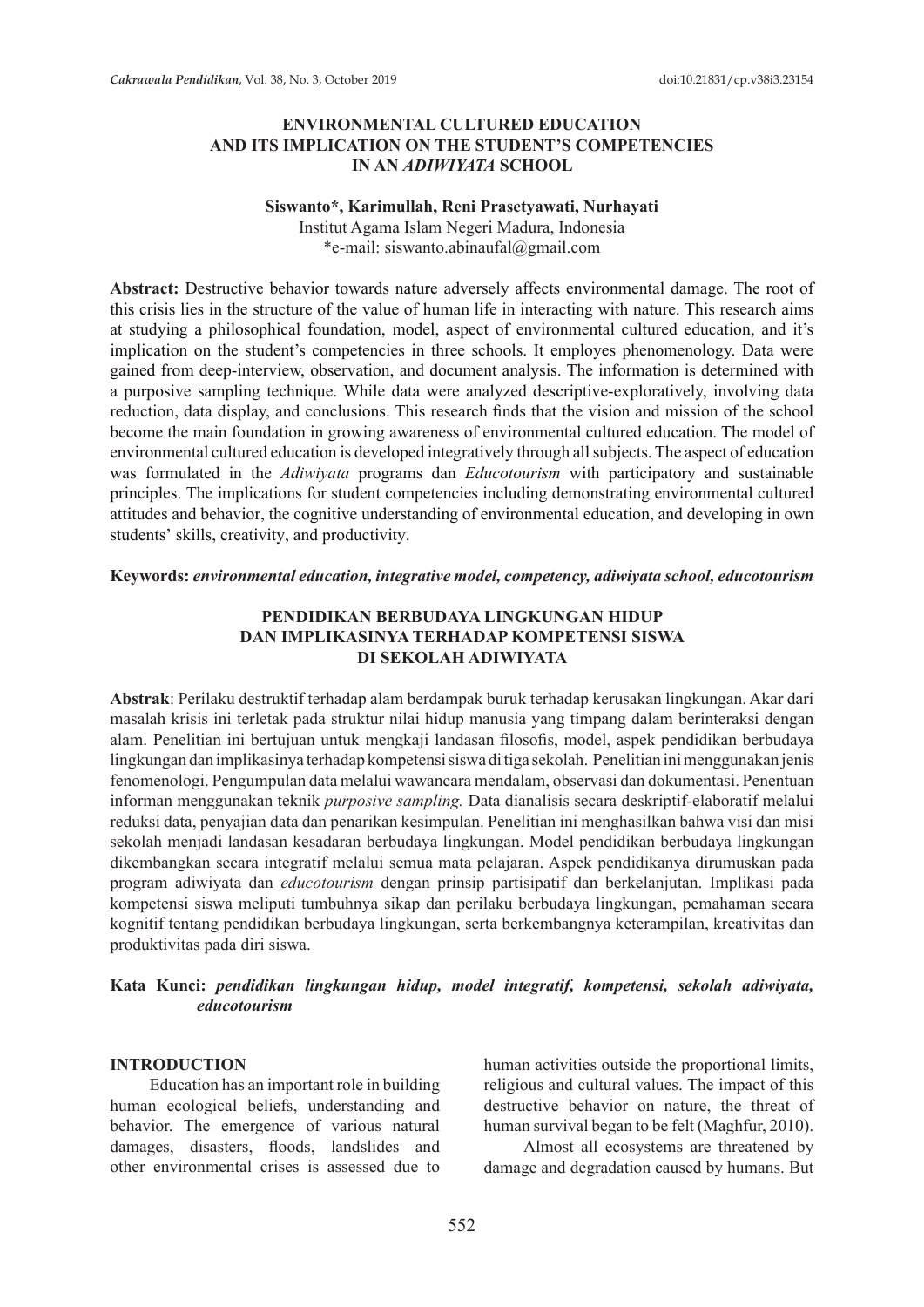the main concern is the loss of some ecosystems that play an important role in the evolutionary process. These areas include coral reefs, old lakes, low tide areas and tropical forests. These forests, called "evolutionary power centers", show the highest rate of diversification of evolution. Together with other biomes, they are "the womb of life" which is rich in species (Shiva, 2005).

Enviromental damage has become increasingly prominent and has even begun to defeat political and economic issues. Almost all countries have made a lot of environmental issues as the main issue in each country, including rich countries and economically poor countries. The environmental issue, is more than an ecological problem (Hernandes, Alcántara, & Limón, 2017), even environmental issues have become an issue that can be an indicator of strengthening a country's democratic practices by arguing that the protection and fulfillment of environmental rights is part of citizen participation in developing democratic policies (Pramudianto, 2014).

Moreover, environmental damage is considered a super sensitive issue. On the one hand, a few people act to destroy environment on the basis of ambition and selfishness. On the other hand, the adverse effects of ecological damage are felt by almost all humans. All efforts are seen as absolutely necessary to prevent ecological damage from getting worse. This does not include disease disorders and the decline in the quality of human life due to environmental damage and pollution (Susilo, 2012). Floods become an unavoidable natural disaster and continue to roll. Thousands of people became victims, lost their sources of income, and had to change jobs and shelter. In 2015, from 1,582 incidents, there were around 240 deaths, 1.18 million people displaced, 24,365 houses and 484 public facilities damaged. The landslide was claimed to be the deadliest disaster during 2015 which killed 147 people.

With the destruction of the environment, humans are just waiting for what disaster will befall the future. In fact, we have witnessed various floods, landslides and other disasters triggered by deforestation or forest destruction. Forests, which have long been a source of life, are now a source of disaster. The flora and fauna inside become extinct due to mining activities and illegal logging. Almost all year in various

regions in Indonesia are threatened by disasters, both natural disasters, such as: earthquakes, tsunamis, volcanic eruptions, floods, landslides, and fires (Sujarwo, Mulyadi, & Tohani, 2015).

The point of philosophical environmental problems, is the absence of a balance point of human relations with nature. Humans feel they have full power over the management of natural resources. As a result, there is an imbalance of what must be done and what not to do. Humans are finally trapped in the dichotomy of anthropocentrism and ecopocentrism (Saragih, 2016). The dominance of the view of anthropocentrism, placing humans above nature, has made humans so powerful that they can do anything to achieve self satisfaction. In principle, the ecological crisis that has been the root of the problem lies in the structure of the value of human life that is lame in seeing and interacting with nature.

These environmental problems are immediately sought for alternative solutions to save human life on earth. Because saving the environment is essentially the saving of humanity itself (Soemarwoto, 2005). The world of education is also required to be able to participate in finding solutions so that ecological damage does not lead to the nadir of destruction. Environmental problems cannot be overcome only through repositioning human relations with their natural environment, but also through reorientation of values, ethics and norms of life which are then concluded in collective action, as well as restructuring social relations between individuals, individuals with groups, groups with groups, and between groups with larger organizations (eg countries, international institutions).

In this context, values and character formally formulated as a function and purpose of national education, students must have in order to be able to face the challenges of life at this time so as to encourage them to become members of the community who have superior personalities (Kulsum, 2011), and has a high concern for the environment.

The application of environmental education which has now been increasingly applied in schools is not employing students as workers in the school environment, but building a spirit of love for the environment, with the hope that the next generation will become a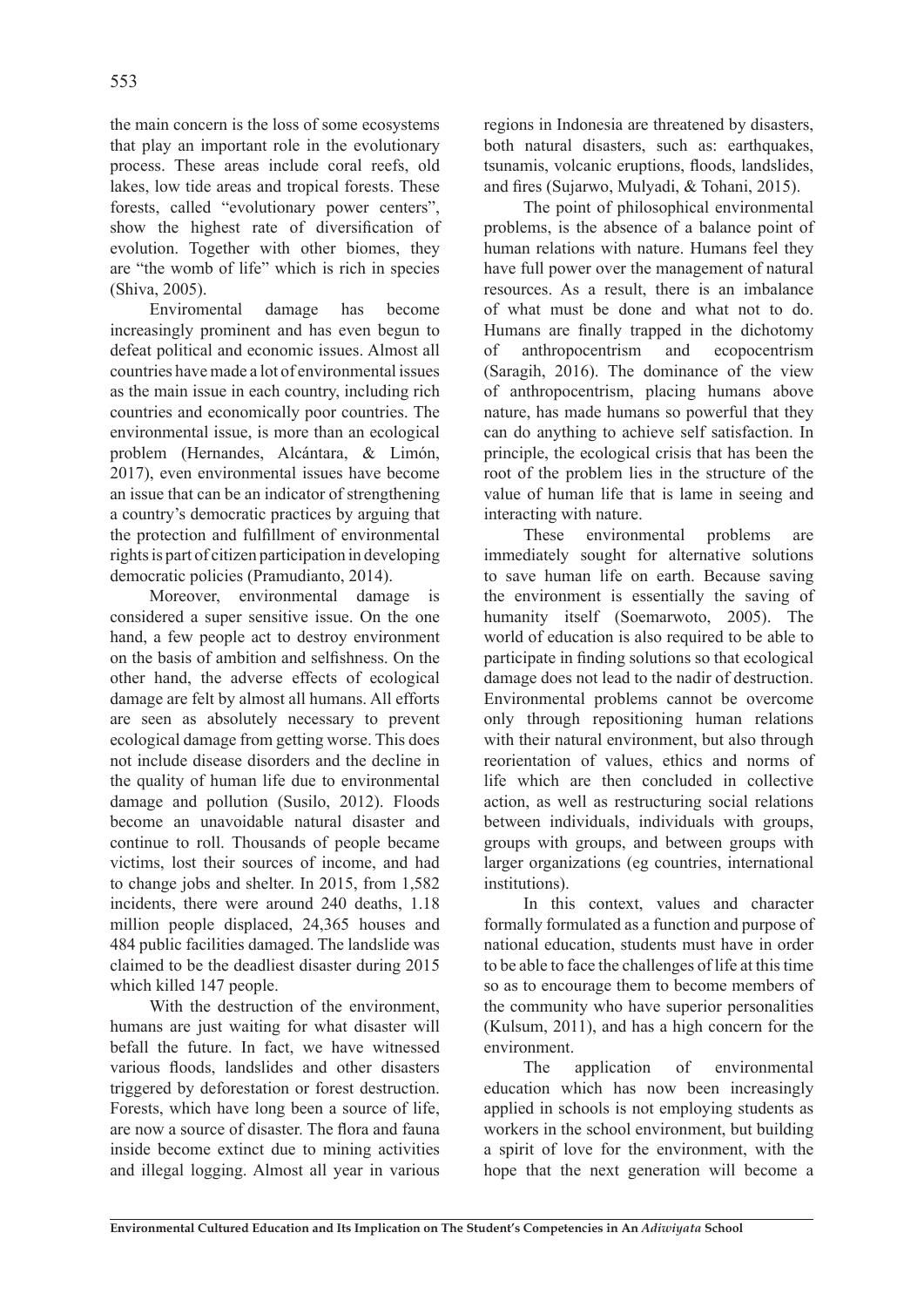generation that is cultured and becomes a habit for all school community. As such, schools and all stakeholders and environmentalists conduct a holistic consistency with consumers of education about the role of the environment in the sustainability of life on earth, threats to life and life-saving solutions on earth, and explain the portion of school attention to the surrounding environmental ecosystem.

Environmental education aims to impact not only an individual's internal representations and understandings of the world, but ultimately to intrinsically motivate people to perform appropriate real-life behaviours (Otto & Pensini, 2017). Environmental education is an effort to change behavior and attitudes carried out by the community which aims to increase knowledge, skills and awareness about environmental values, so that have a commitment to protect, improve and use the environment wisely, create new behavioral patterns that are friendly to the environment, develop environmental ethics and improve the quality of life. Environmental education incorporates affective aspects, namely behavior, values and commitments needed to build a sustainable society.

One of environmental educations has carried out through the study tour learning model which was organized by lecturers, students and alumni of Non-Formal Education Study Program, Faculty of Educational Sciences, Universitas Negeri Yogyakarta as a part of practice activity. The result of research shows that the environmental care behaviors through the tourism model were friendly, respect, clean environment awareness, compassion on animals and plants, polite, and making good friends (Sujarwo, Samsi, & Wibawa, 2018).

Based on the preliminary study, three schools had a great commitment and attention in realizing environmental culture. Since 2015, SMPN 1 Larangan was awarded with National Adiwiyata School. In 2017, this school was awarded the Adiwiyata Mandiri School. MTsN 3 Pamekasan developed educotourism school as an innovation and development in learning. The achievements achieved were The Best Madrasa Award and East Java MTs Cleanliness Competition in 2017. Whereas MAN 2 Pamekasan also has a great attention on environmental education. In 2017, this school received an award as a Provincial Adiwiyata

school, and in 2018 submitted an assessment of the National Adiwiyata School.

Based on the context of the above research, the problem of this study is focused on: firstly, the philosophical foundation for the development of environmentally-friendly education. Secondly, the model of environmental education. Thirdly, the aspects of environmental cultured education. Fourthly, the implications of developing environmental education towards the student's competencies at three schools.

# **METHOD**

To describe the focus of the study, the researcher employed qualitative approach to get a in-depth understanding about environmental cultured education in three schools. The theoretical orientation of this research rests on phenomenology, in which researchers try to understand the meaning of events and their relation to the people in certain situations.

Data sources were obtained through interviews, observation, and documentation. To obtain data validity, researcher seek and select some informan to get information based heron the objective of research. The informan is determined with purposive sampling technique. The researcher interviewed 3 principals, 6 vice principals, 24 teachers, 8 staffs and 28 students.

The researcher conducted participant observation, in order to obtain a concrete activities of environmental education. Through documentation, researchers obtained written data about environmental culture such as school profiles, curriculum, adiwiyata program, educotourism program and so on.

While data is analyzed descriptiveexploratively, involving three analysis components, namely data reduction, data display, and conclusions. The three analysis components occured interactively. During data reduction, researchers can select, code and find themes. Through this reduction, the researcher sharpens the organization of data so that the final conclusions can be drawn and verified to be used as research findings on the problem under study. When displaying data, the researcher presents it in a narrative and systematic manner so that it can explain the problem and objective of study. Drawing conclusions is conducted by looking for patterns and themes so that can be used as research findings.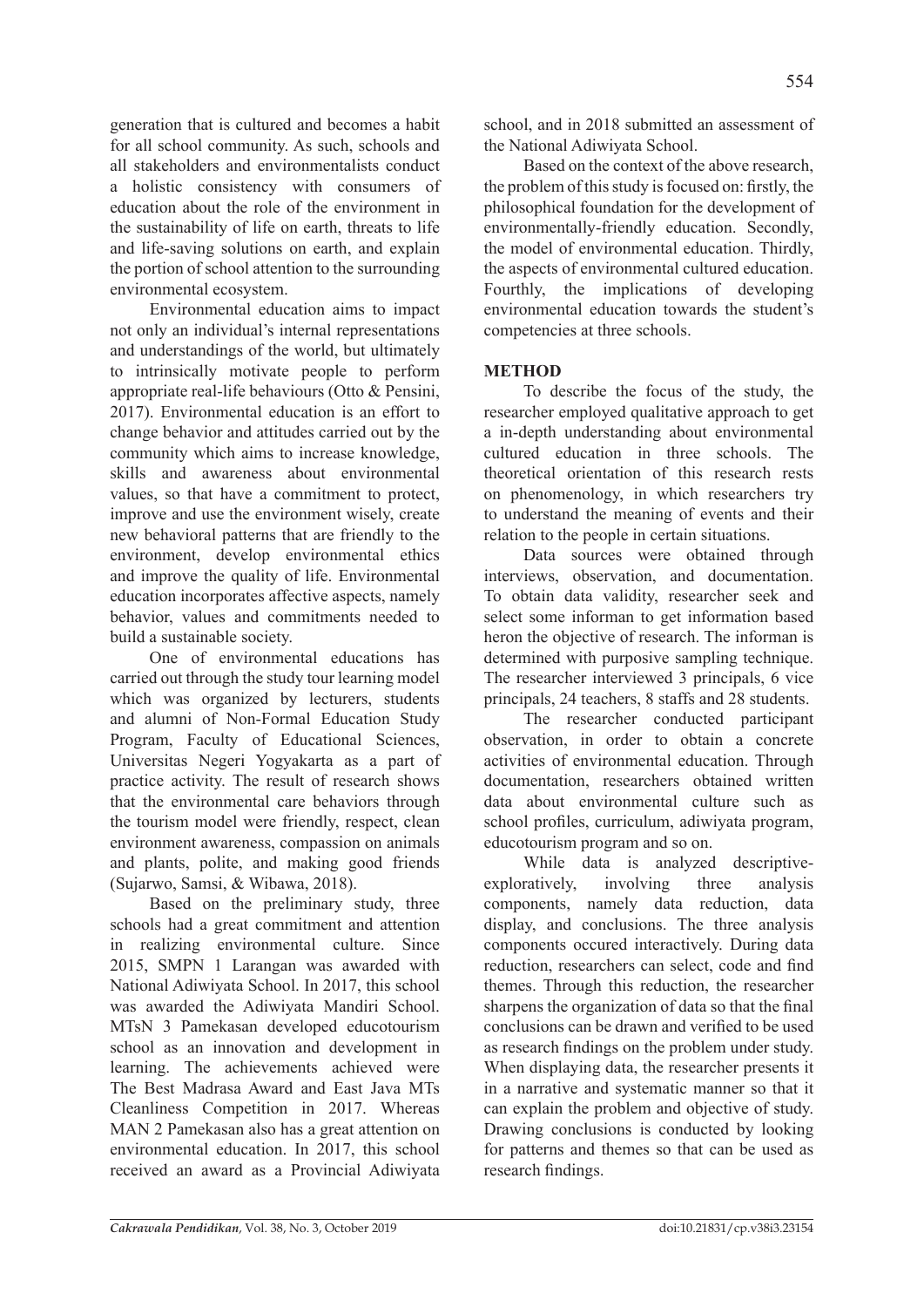Meanwhile, the validity of the findings was checked through an extension of the researcher's attendence, in-depth observation, triangulation, member checking, and peer checking.

#### **RESULTS AND DISCUSSION Results** *Philosophical Foundation in Environmental*

# *Cultured Education*

Environmental cultured education in three school have a philosophical basic and closely related to the formulation of vision and mission presented in Table 1.

Philosophically, environmental cultured education is directed The character of students have to be formed so that they can contribute actively in maintaining cleanliness and environmental sustainability. Through many visions, the students were expected to have noble character to care and responsible to maintain cleanliness and environment beauty.

In the 2013 curriculum document, all schools formulated that environmental education is an effort to change behavior, awareness and attitudes carried out by elements of the school community that aim to increase knowledge, skills and awareness of environmental values and environmental issues that can move school community to play role actively in environmental preservation and safety.

#### *The Model of Environmental Education*

Three schools have applied the environmental culture education integratively through all subjects. The curriculum that had been prepared was directed in strengthening the *Adiwiyata* school and educotourim school. The teachers inserted some materials connected with environmental education into the instructional planning and syllabus. The integration of environmental education in all subjects in these schools leads to internalize values in daily behavior through the learning process from input, process, and product is Figure 1.

| Component             | <b>SMPN 1 Larangan</b>                                                                                                                                                     | <b>MTsN 3 Pamekasan</b>                                                                                                                            | <b>MAN 2 Pamekasan</b>                                                                                                                                                                          |
|-----------------------|----------------------------------------------------------------------------------------------------------------------------------------------------------------------------|----------------------------------------------------------------------------------------------------------------------------------------------------|-------------------------------------------------------------------------------------------------------------------------------------------------------------------------------------------------|
| Philosophical thought | Developed based on<br>Adiwiyata Program and<br>growth of the student's<br>character in increasing<br>awareness to preserve and<br>cultured the love of the<br>environment. | Integrating an islamic<br>perspective in<br>internalizing the values<br>of ecological education<br>to make rahmah li al-<br><i>'alamin</i> school. | Developed in accordance<br>with the Adiwiyata<br>Program and<br>instill awareness<br>in students about<br>the importance<br>of environmental<br>preservation, as part of<br>shariah objectives. |
| <b>Vision</b>         | Unggul dalam mutu<br>pendidikan berbekal<br>iman dan taqwa serta<br>berwawasan lingkungan                                                                                  | Berakhlak mulia, unggul<br>dalam prestasi dan<br>berbudaya lingkungan                                                                              | Cerdas, terampil,<br>berakhlak karimah dan<br>berwawasan lingkungan                                                                                                                             |

#### **Tabel 1. The Philosophical Foundation**



**Figure 1. The Integrative Model of Environmental Education**

**Environmental Cultured Education and Its Implication on The Student's Competencies in An** *Adiwiyata* **School**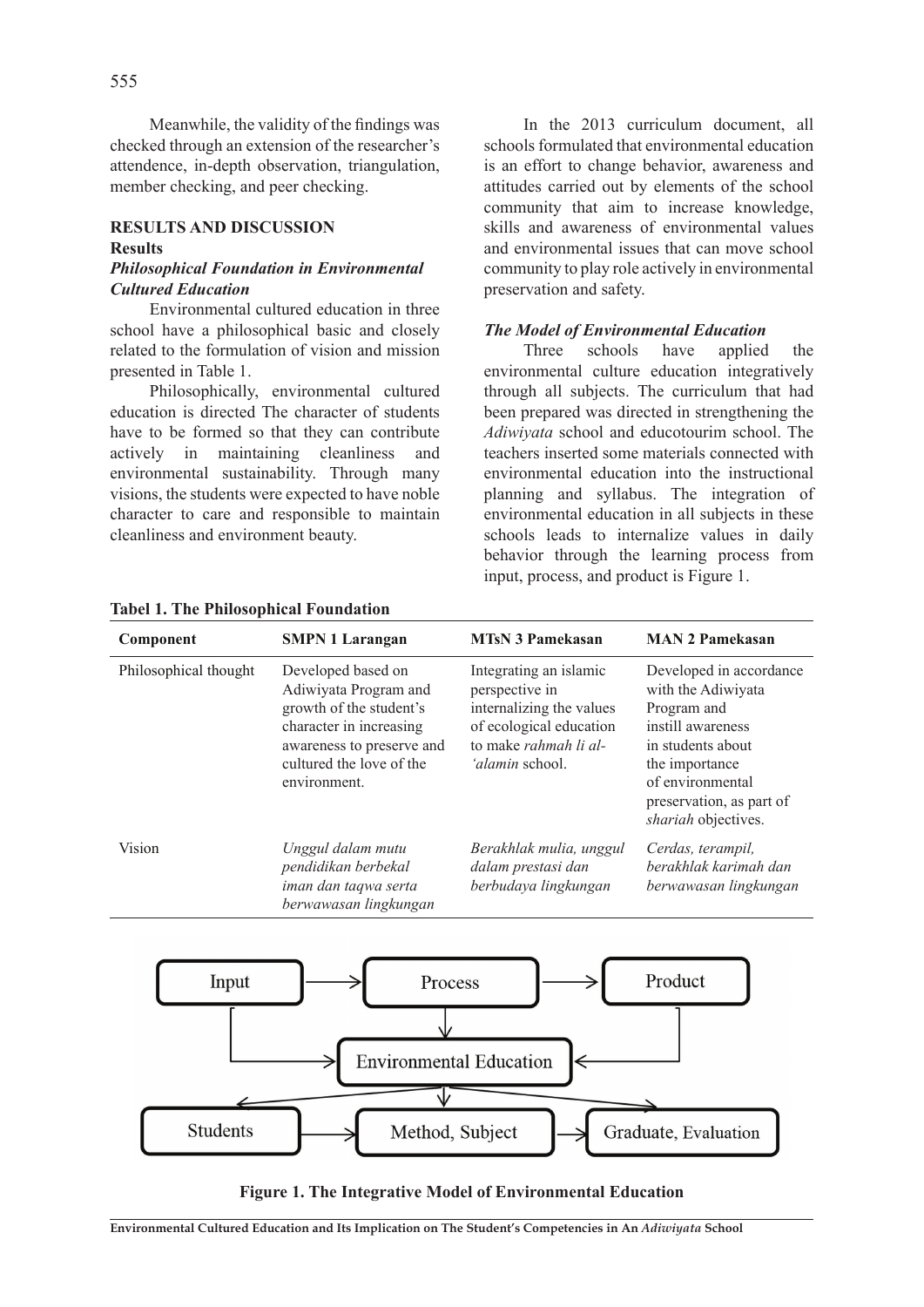Practically, the researcher found that the teachers in delivering subject not only convey the knowledge, but also elaborated and inserted with the values of environmental education through portraying the real conditions that occur around the school, so that students can understand easily and apply it well. Most of teachers in these schools applied the contextual teaching and learning approach.

#### *Aspects in Environmental Cultured Education*

Several aspects as the core of environmental cultured education in three schools are presented in the Tabel 2.

#### *Implications on the Student's Competencies*

The basic understanding of environmental education is an effort to change the behavior and attitudes carried out by elements of society. It aims to increase knowledge, skills and public awareness about environmental values and environmental issues which in the end can mobilize the community to play an active role in environmental conservation and safety efforts for the benefit of present and future generations. The model of environmental education applied in these schools have a significant impact on the development of student competencies, both affective, cognitive and psychomotor are presented in Table 3.

In this affective domain, students are expected to have behaviors, attitudes and social pious that care about environmental sustainability. These behaviors and attitudes become a habit and culture for all school community, so that they can adopt a lifestyle with environmentally education.

The competencies achievement in the cognitive domain is directed at developing the ability of students to have knowledge, understanding and insight of aspects of environmental education, ecology, and tourims such as knowledge about the impact of tree felling, love of the environment and its preservation.

Furthermore, psychomotor domain encourages students to have the skills to do some adiwiyata and educotourism activities, such as the ability to produce works that can be used practically in school or outside of school. Students are expected to have skills in managing the environment in mutual cooperation.

| <b>SMPN 1 Larangan</b>          | <b>MTsN 3 Pamekasan</b>             | <b>MAN 2 Pamekasan</b>              |
|---------------------------------|-------------------------------------|-------------------------------------|
| Establishing a school culture,  | Application of educotourim values   | Establishing a "Saber Team",        |
| developing an environment-based | integratively in learning, school   | integrating environmental           |
| integrated curriculum, helding  | activities of cultured environment, | education into the curriculum,      |
| many participatory activities,  | green tourism, ecological product   | optimalize extra-curricular         |
| and developing environmentally  | processing, and partnership with    | activities, and developing          |
| infrastructure.                 | the community.                      | networking with other institutions. |

**Tabel 2. The Aspect of Environmental Cultured Education** 

|  |  |  |  | <b>Tabel 3. The Indicator of Competencies Achievement</b> |
|--|--|--|--|-----------------------------------------------------------|
|--|--|--|--|-----------------------------------------------------------|

| Domain      | <b>SMPN 1 Larangan</b>                                                                               | <b>MTsN 3 Pamekasan</b>                                                                  | <b>MAN 2 Pamekasan</b>                                                 |
|-------------|------------------------------------------------------------------------------------------------------|------------------------------------------------------------------------------------------|------------------------------------------------------------------------|
| Affective   | Students have behaviors,                                                                             | Students have social pious                                                               | Students aware and are                                                 |
|             | attitudes, and awareness to                                                                          | both to humans and the                                                                   | accustomed to maintain                                                 |
|             | perserve environment                                                                                 | environment                                                                              | environmental cleanliness                                              |
| Cogitive    | Students know, understand,                                                                           | Students have insight about                                                              | Students understand the                                                |
|             | and analyze, and of aspects                                                                          | education, ecology and                                                                   | concept of environmental                                               |
|             | of environmental education                                                                           | tourism                                                                                  | education                                                              |
| Psychomotor | Student have skills in<br>developing their creative<br>and innovative to produce<br>several products | Students can cultivate<br>ecological and natural<br>products and promote local<br>wisdom | Students are skilled in<br>producing environmentally<br>based products |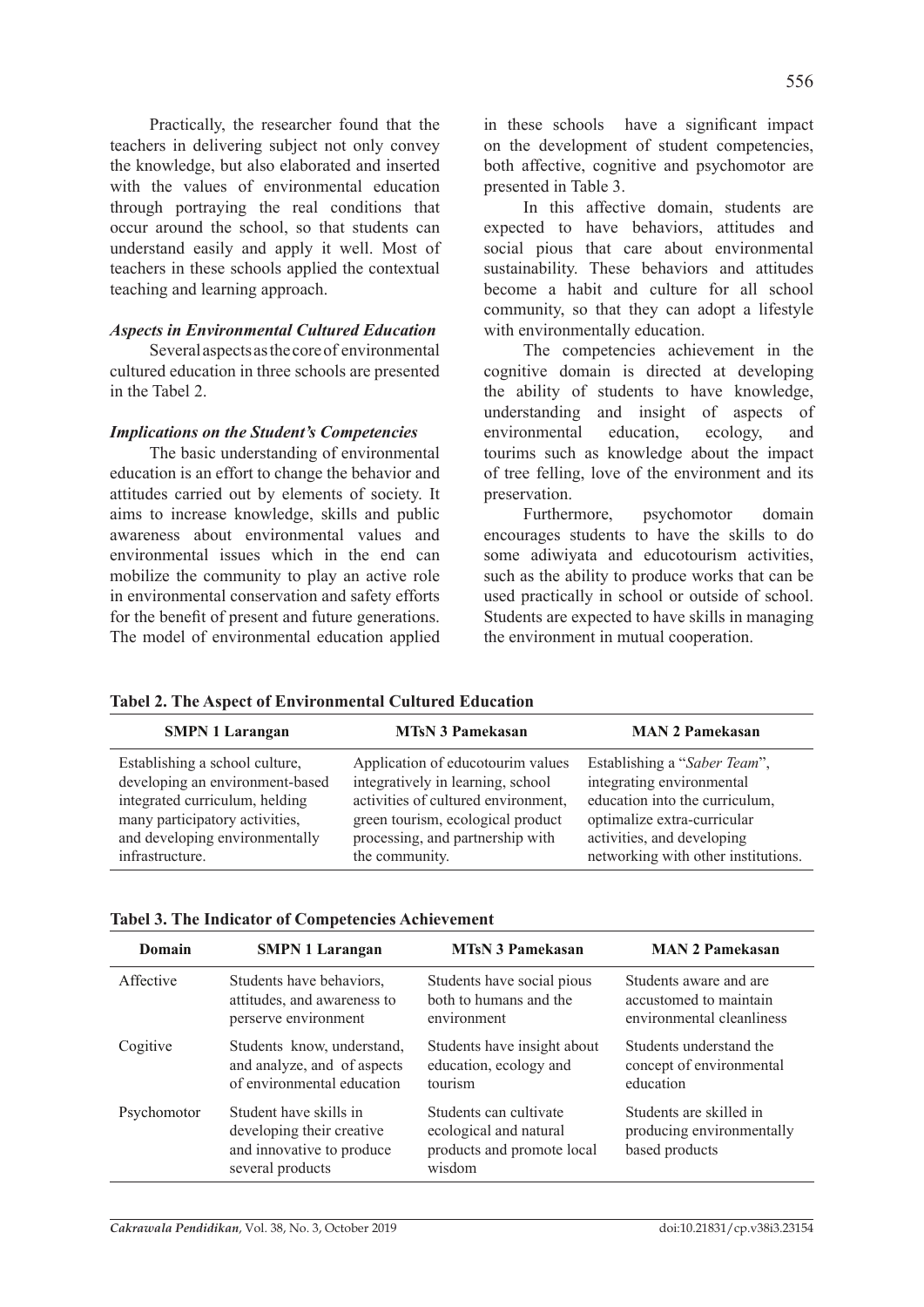#### **Discussion**

#### *Philosophical Foundation in Environmental Cultured Education*

The environmental cultured education through both adiwiyata and educotourism program is directed at the growth of the character of students to love the environment. It is closely related to the vision and mission of the school. The expected quality is stated in vision and mision (Sukaningtyas, Satori, & Sa'ud, 2017). A person's character cannot be immediately formed to be good, but requires an internalization process and a long and full of challenges. Character is rooted in individual personality and is a machine that encourages the way someone acts, behaves, says, and responds to something. Character enable individual to achieve sustainable growth because character provide consistency, integrity, and energy (Kertajaya, 2010).

In the context of community and state life, it is believed that values and character formally formulated as a function and purpose of national education, must be possessed by students to be able to face life's challenges at this time so as to encourage them to become members of society who have superior personalities (Kulsum, 2011). Such character internalizaton will foster positive character in students (Munir, 2010). The characters are developed through the stages of knowledge, implementation (action), and habits. Thus, three character components that are good components of good character are needed, namely moral knowledge, moral feeling, and moral action (Barus, 2015; Murdiono, Miftahuddin, & Kuncorowati, 2017).

Environmental education consists of development of environmental awareness in all segments of society, which, by raising environmental consciousness in individuals, instills enduring behavior in them (Ors, 2012). Awareness of the importance of the environment needs to be internalized in humans and be done early so that the values of love for the environment are embedded. It is hoped that with the embedded values of love for the environment will continue to increase knowledge and understanding of the importance of the environment so as to foster their awareness to be involved in protecting and preserving the environment.

Environmental education creates good condition for the school to become a place of learning and awareness of the school community, so that the school community can responsible to effort to save the environment. The environmentally responsible behavior is affected by numerous factors. The motivation of students to learn about the environment is an important one (Srbinovski, Ismaili, & Zenki, 2014). The main activity of an environment-oriented school is to create a caring and cultured school.

The purpose of cultural education is to instill values in students so that they become a society that has habitus in their life. A person's character manifests in an essential unity with his behavior and attitude towards life (Syarif, 2016). People who love or are environmentally friendly, can be referred to as a green cultured society, which is an attitude that is reflected in society in creating an environment as a place for all living things, even reflected in theological belief. Enforcement of such education will foster positive character in students (Munir, 2010).

In an effort to realize this goal, it is necessary the school manager have innovation and creativity in caring the environmental friendly. Because the concept of environmental culture is expected to improve the quality of students in managing environmental balance. Another goal is to form a harmonious student personality by paying attention to the developmental needs of the child in achieving intrapersonal intelligence, interpersonal, visual spatial, musical, advertisement intelligence, creativity intelligence, spiritual and moral intelligence, and emotional intelligence in managing environmental balance.

#### *The Model of Environmental Education*

Environmental cultured education that is applied integratively through all subjects taught to students. Integration of environmental education in subjects leads to the internalization of values in everyday behavior through the learning process from planning, implementation, and assessment.

It is here that the task of education is to integrate new values with old values selectively, innovatively, and accommodatively in order to dynamize the development of education in accordance with the demands of the times and circumstances, without abandoning the fundamental values that become a benchmark for new values (Muhaimin, 2009a). An integrative model was chosen given the structure of the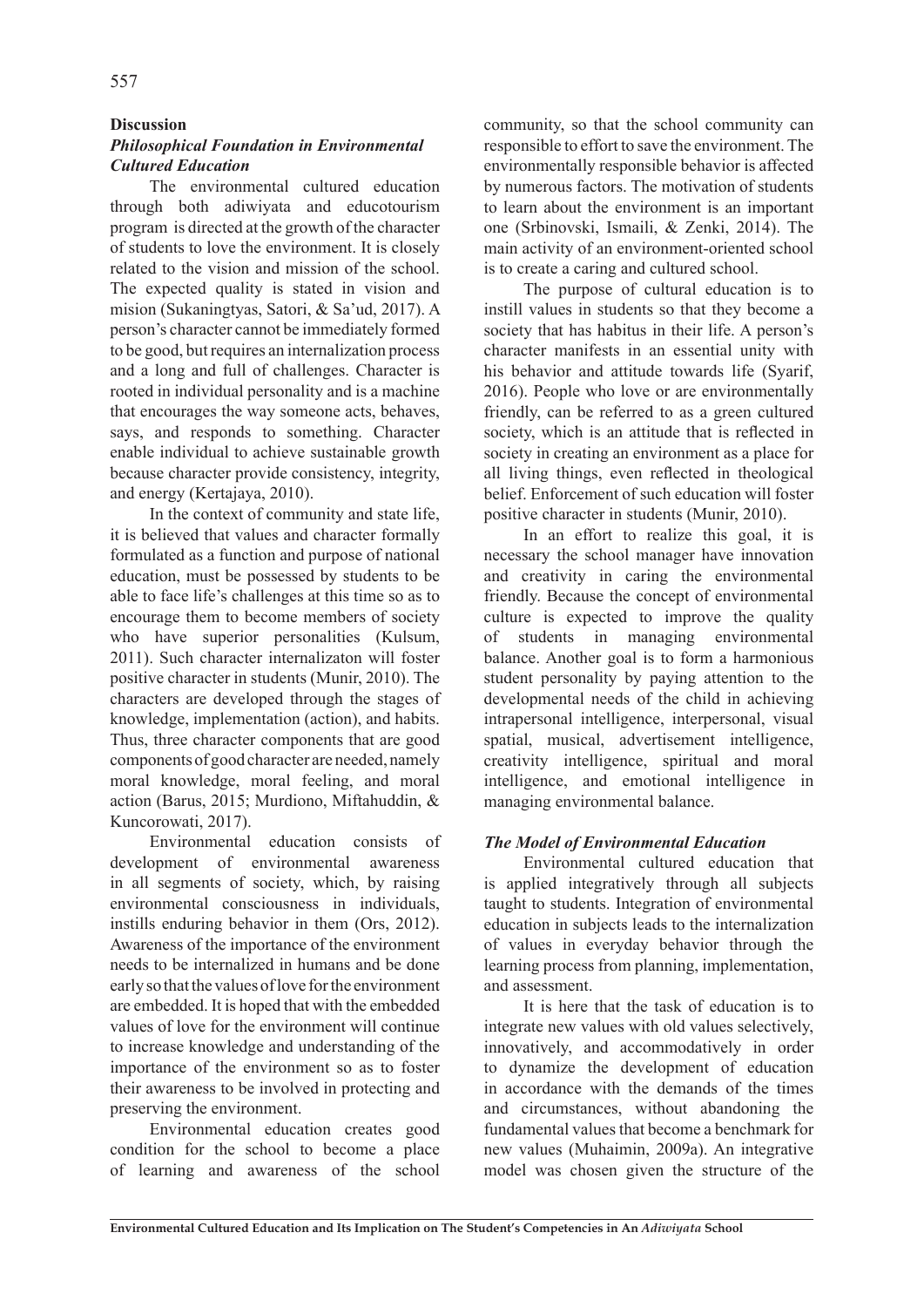curriculum that was already packed with various material, both local and national content.

Through integrated learning, students can gain direct experience so that they can add the power to receive, store and apply the concepts they have learned. Thus, students are trained to be able to find themselves various concepts holisticly, meaningful, authentic and active. The way of packaging learning experiences designed by teachers is very influential on the meaningfulness of experience for students. Experience that shows the connection between conceptual elements will make the learning process more effective. The conceptual linkages studied with the side of the field of study of the relevant sciences will form a cognitive scheme so that students gain wholeness and roundness of knowledge (Trianto, 2014). This integration allows for a shift of the student's competencies on both cognitive domain and the affective (Syahrin, Dawud, & Priyatni, 2019).

Environmental education is integrated into learning in each subject. Learning material related to norms or values in each subject needs to be developed and related to the context of everyday life. Integrated curriculum tends to put a certain material in a thorough integration with other related aspects (Esa, Aishah, Aziz, Salleh, & Mohamad, 2017). Thus, learning the values of environmental education is not only at the cognitive level, but touches on internalization, and real practice in the lives of everyday students in society. Also with this integrative model, the insight of all school people about the environment will increase.

Integrated learning offers learning models that make learning activities relevant and meaningful for students, both formal and informal activities, including active inquiry learning to passively absorb knowledge and facts, by empowering students' knowledge and experience to help them understand a life (Kadir & Asrohah, 2014).

In this context, the learning model used is contextual learning (contextual teaching and learning). Contextual learning is a learning model that links learning material with realworld situations that develop and occur in the environment around students so that he is able to connect and apply learning outcomes competencies with daily life (Yamin, 2008). Contextual learning departs from the concept of thinking that meaning arises from the relationship between content and context. The more linkages students can find in a broad context, that will be more meaningful for them (Nurgiyantoro & Efendi, 2013).

Contextual learning emphasizes high thinking power, collects and analyzes data, and solves certain problems both individually and in groups. This learning allows a calm and pleasant learning process because the learning process is done naturally and practices directly some of the material that has been learned. To strengthen the applicative learning experience, learning is needed which provides many opportunities for students to do, try, and experience themselves (learning to do) (Rusman, 2011). Contextual learning is chosen, because students can connect knowledge and skills, learn abstract concepts by carrying out practical activities, and connect subjects with the real life (Khairunnisa & Salamah, 2018). Experience with clearer conceptual relations among its elements will make the learning process more effectively and the students will obtain the integrity and get holistic knowledge (Chiong, Mohamad, & Aziz, 2017), in order students can contextualize they learn at school in real everyday life (Rochmat, 2018).

The contextual approach can be applied in any subject matter, including environmental education. According to the concept of contextual learning, "Learning will be more meaningful if students 'experience' what they learn, not just 'know' what they learn. Learning that is oriented towards mastery of material is proven to be successful in short-term 'remembering' competitions, but fails to equip students to solve problems in long-term life.

# *Aspects in Environmental Cultured Education*

The core of environmental cultured education is focused on developing character or culture of environmental love which is formulated in the Adiwiyata and educotourims program. The Adiwiyata program is elaborated in the field of policy carried out through environmental education activities by all school members in accordance with the basic principles of environmental culture namely participatory and sustainable. Whereas educotourism program is done to develop insight and knowledge for school community (Hermawan, et. al., 2017) and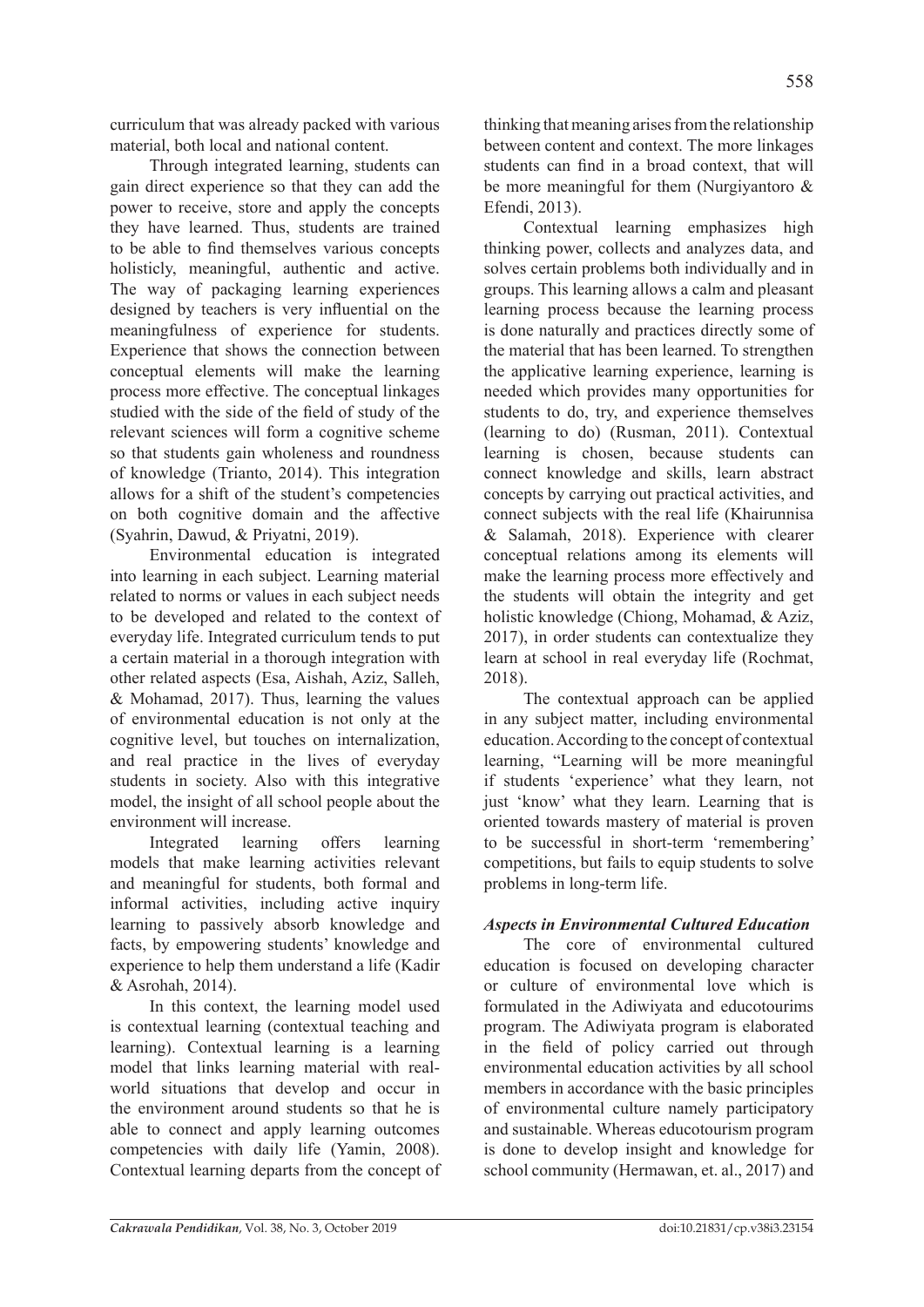aims to conserve the environment and preserve the lives and well-being of the local population (Haryanto, 2014).

The adiwiyata and educotorism program are based the school policy in developing education quality. Policy is referred as a series of actions and a direction to achieve goals. Things related to policies in an organization are input components that need to be utilized in an effort to obtain each product or output (Irianto, 2011). The implementation of environmental education in schools is based on environmental policies, namely the statement of the school institution about the desires and principles relating to overall environmental performance. The policy is an action framework and the determination of targets and targets (objectives and targets). Top management, in this case the principal, establishes school environmental education policies, structures, and responsibilities.

The strategy for developing environmental education can be done through: 1) Power strategy, namely the strategy of civilizing environmental education in schools by using power or through people 's power, in this case the role of the principal with all his power is very dominant in making changes; 2) Persuasive strategy, which is carried out through the formation of opinions and views of the community or school members; and 3) Normative re-educative. Norms are rules that apply in the community. Norms are socialized through education. Normative coupled with reeducative to instill and replace the paradigm of thinking of the old school community with the new (Muhaimin, 2009b).

Another aspect of development is the creation of a school culture, namely the habit of carrying out positive behaviors in maintaining the preservation of the school environment. School culture in character building must be continuously built and developed by all involved in the education process in school (Azzet, 2010). Such activities will increase students' knowledge and awareness about the environment (Maryuningsih, 2012).

School culture is a set of assumptions that are built and shared by the organization as a moral in adapting to the external environment and internal integration process (Mulyadi, 2010). In order for environmental education to become long-lasting values, there must be a process of cultural internalization. Internalization means the process of instilling and developing a value / culture into the self of the person concerned. The cultivation and development of values is carried out through various methods of education and teaching didactics, such as education, direction, indoctrination, brain washing and so on (Dara, 1997).

The aspect of the environmental education is also carried out by developing an environmentbased curriculum. The curriculum is developed with a philosophical foundation that provides the basis for the development of all potential students to become quality Indonesian human beings who are listed in the goals of national education and become human beings who behave and are culturally cultured. Curriculum development is an important part of the education program (Marno & Supriyatno, 2008). The curriculum can provide positive learning experiences for students, both in the form of learning materials, school environment conditions, teacher figures, interpersonal models of interaction and culture in schools (Baharuddin & Makin, 2010). In this context, a curriculum would be considered in develop students' capabilities, competencies as well as characteristic (Atiqoh & Saputro, 2017).

Based on such a curriculum, the environmental education can be implemented in accordance with the curriculum developed. Furthermore, this curriculum also requires schools to infuse environmental education values into school life using their own approaches and designs (Qoyyimah, 2018). The curriculum model would also determine the instructional style of teachers (Hepworth, Scheper, & Mandana, 2017). The teacher's quality determines the students' learning achievement (Mahat, Hashim, Saleh, Nayan, & Norkhaidi, 2019).

 Material development, learning models and varied learning methods are carried out to provide students with an understanding of the environment that is associated with everyday environmental problems (local issues).

Some of the aspects of environmental cultured education are developed from the adiwiyata program formulated by the government including development of caring and cultured environmental policies, development of environment-based curriculum, development of participatory based activities, and management or development of school support facilities. (Tim Penyusun, 2011). Whereas educotourism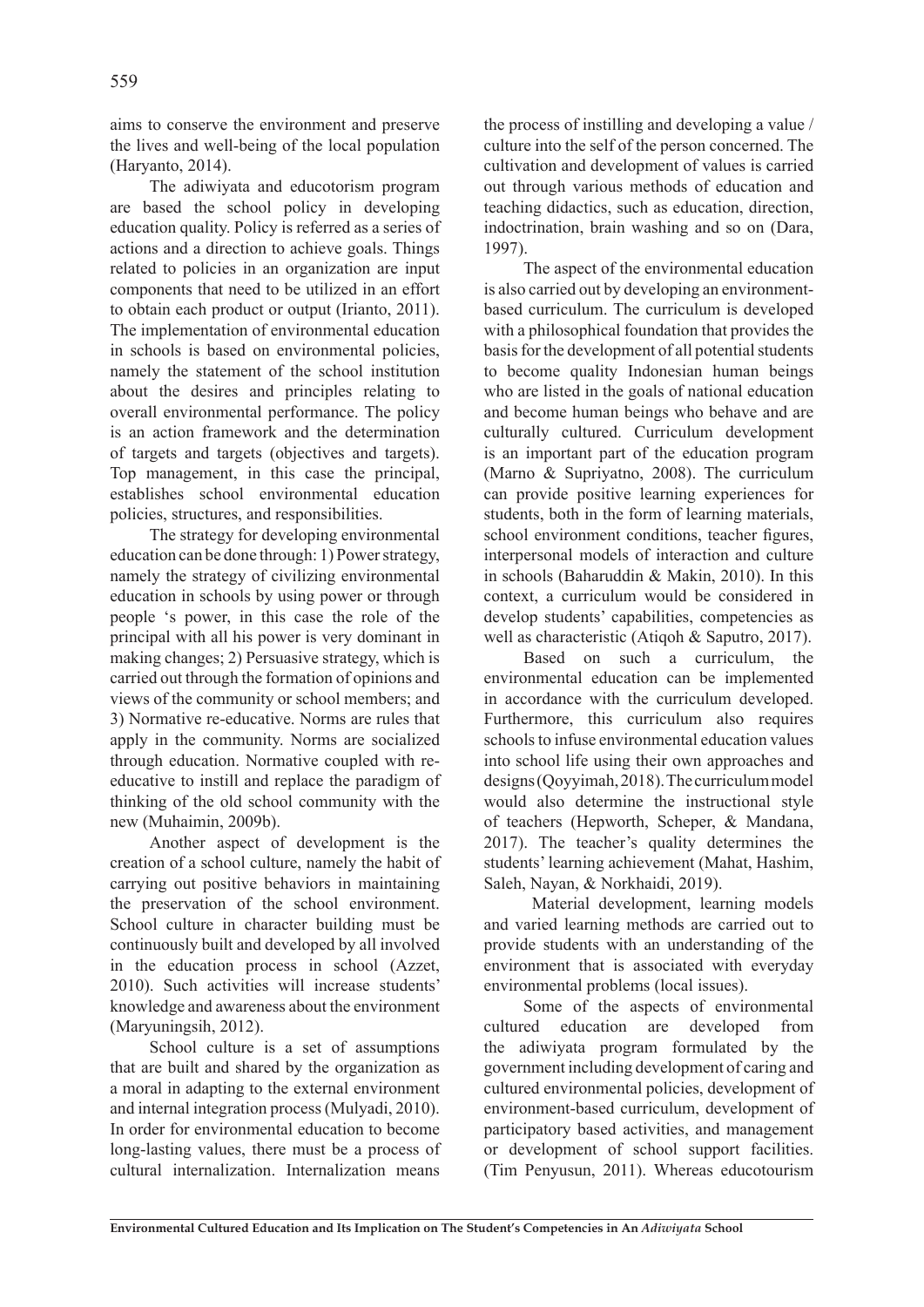program including educational aspects, school managerial aspects, empowering school and surrounding environment, physical aspects of school and the surrounding, and community participation.

## *Implications on The Student's Competencies*

Competence is equated with successful behavior in domain specific real-life situations (Herppich, et. al., 2017). The model of environmental education applied in this school has a significant impact on the development of student competencies, both cognitive, affective and psychomotor. Competency is an element of competence, which is contextual to role and can be evaluated by assessing indicators of content knowledge, behavior, and/or decision-making outcomes (Moghabghab, Tong, Hallaran, & Anderson, 2018)

The cognitive domain is oriented to intellectual thinking skills, from the simplest to the complex (Munthe, 2014). In the cognitive domain, cultured education is intended to find out how far the ability of students to know about the environment obtained through the learning process in accordance with the learning objectives. This concerns the ability of students to understand, synthesize, analyze the subject of learning given by the teacher.

While the affective aspect concerns the ability of students to accept, participate, assess, organize, and form a model of life. In this affective aspect, students are expected to have behaviors and attitudes that care about environmental sustainability. These behaviors and attitudes become a habit and culture for all school citizens, so that they can adopt a lifestyle with environmental education.

Affective abilities obtained from environmental education are the formation of attitudes or characters about adiwiyata schtools, namely the creation of knowledge and awareness of school residents in efforts to preserve the environment. Environmental education includes affective aspects, namely behavior, values and commitments needed to build a sustainable society. Schools that have received the adiwiyata predicate are considered to have succeeded in forming the character of student care for the environment (al-Anwari, 2016). Attitudes are summary evaluations of objects, formed online or stored in long-term memory, which can influence current affective states and information processing (Bocian, Baryla, Kulesza, Schnall, & Wojciszke, 2018).

Psychomotor aspects involve the ability of students to carry out perceptions, carry out guided movements, make accustomed movements, make complex movements, make adjustments to movement models and develop creativity. From this aspect, environmental education encourages students to have the skills to do some adiwiyata activities, such as the ability to produce works that can be used practically in school or outside of school. The motoric aspects of environmental education accentuate how students apply theory to daily behavior. At the implementation level, the learning process can be done in the simplest way. For example, sorting and disposing of garbage in its place, choosing products that are environmentally friendly, planting and caring for trees and maintaining natural balance. Through simple activities, students are introduced to the attitude of maintaining and preserving the environment (Maghfur, 2010).

Considering that environmental education is related to real problems, then the learning strategy should also be part of solving environmental problems. In this psychomomotor region, environmental education should be able to facilitate the achievement of higher order skills such as critical thinking, integrative and able to solve local environmental problems.With the development of such cultured education, the learning outcomes in this education give birth to students who are productive, creative, innovative, and effective through strengthening integrated attitudes, skills and knowledge. The final result is increasing the ability to become good people (soft skills), are associated with attitude, character, values, or life skills (Wagiran, Pardjono, Suyanto, Sofyan, Soenarto, & Yudantoko, 2019), who have the skills and knowledge to live properly (hard skills) from students which includes aspects of competencies in attitude, knowledge, and skills (Sya'ban, 2018)

# **CONCLUSION**

Based on the description of the research findings and discussion above, the author can conclude the philosophical foundation of environmental cultured education in three schools based on the vision and mission of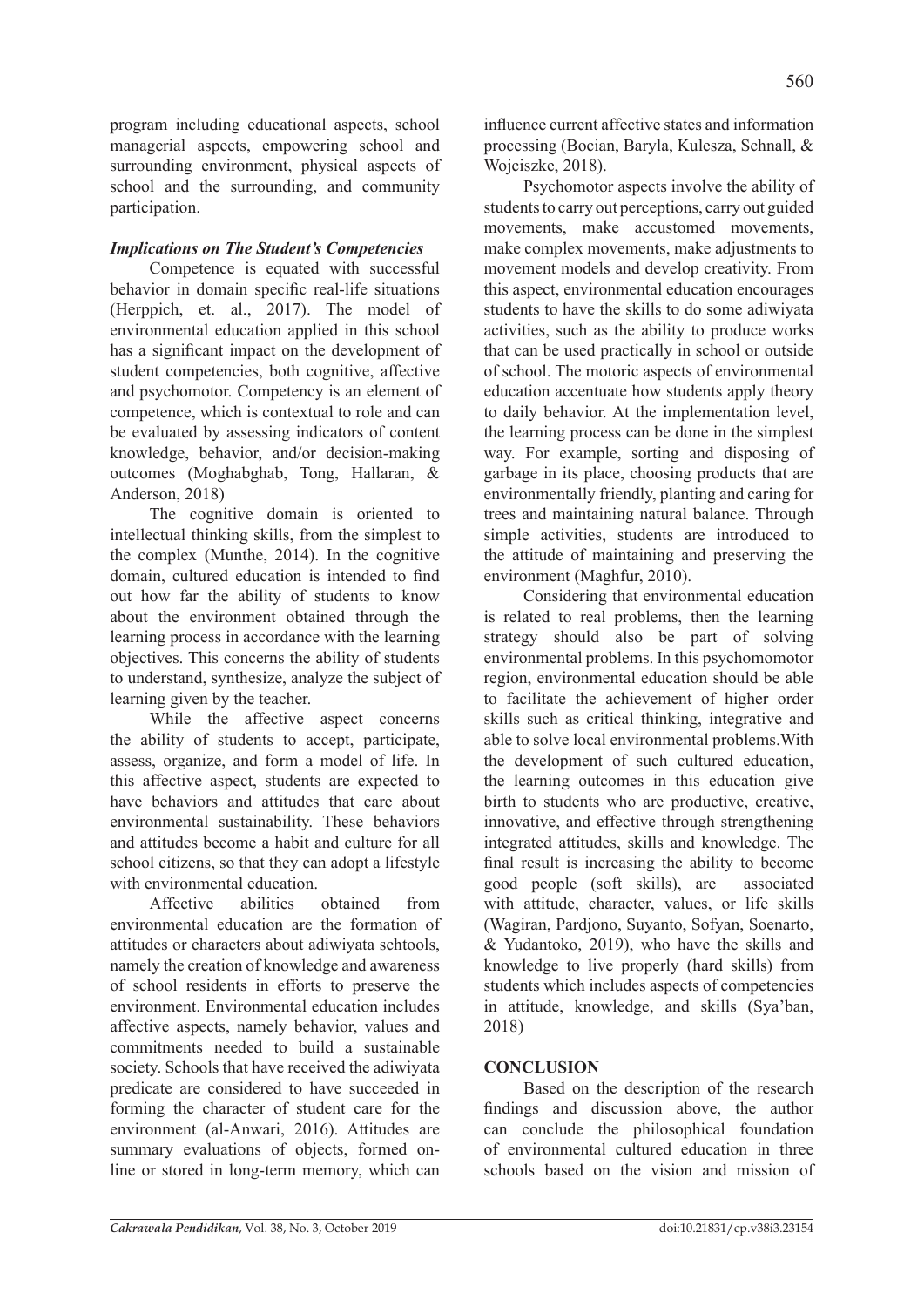the school. The environmental education is directed at the growing awareness of cultural environments in preserving and maintaining environmental safety from global warming. The concept of educotourism school effort to provide an understanding of the importance of preserving the environment and internalizing the values of ecological education in an Islamic perspective.

The environmental cultured education in these schools is carried out integratively through all subjects taught to students. The integration model is described in the curriculum document, the instructional planning and the syllabus. The aspects of environmental education are formulated in the adiwiyata program and the educotourism program.

Implications for student competencies covering the affective domain, students are able to demonstrate cultural attitudes and behavior. In cognitive domain, students are able to understand about aspects of the development of environmental education. While in the psychomotor domain, students are able to develop their skills, creativity and productivity.

#### **ACKNOWLEDGMENTS**

Acknowledgments are conveyed to several who have supported the implementation of this research, namely: First, the rector of IAIN Madura who have funded the research through DIPA funds. Second, the leader and staff of Center for Research and Community Service (LP2M) IAIN Madura, who have facilitated research. Third, the principal and teachers of SMPN 1 Larangan Pamekasan, MTsN 3 Pamekasan and MAN 2 Pamekasan who become informans.

#### **REFERENCES**

- Al-Anwari, A. M. (2016). Pengembangan media ajar pendidikan lingkungan hidup terintegrasi dengan ajaran islam tentang lingkungan di SDIT Al-Azhar Jambi. *Kontekstualita*, *31*(1), 101-120.
- Atiqoh, L., & Saputro, B. (2017). Kurikulum pendidikan agama islam berbasis lingkungan sebagai penguatan pendidikan humanistik di sekolah Adiwiyata. *Edukasia, Jurnal Penelitian Pendidikan Islam*, *12*(2), 23-28. doi:10.21043/ edukasia.v12i2.2492.
- Azzet, A. M. (2010). *Urgensi pendidikan karakter di Indonesia*. Yogyakarta, Indonesia: Ar-Ruzz Media.
- Baharuddin, B & Makin, M. (2010). *Manajemen pendidikan islam, transformasi menuju sekolah/sekolah unggul*. Malang, Indonesia: UIN Maliki Press.
- Barus, G. (2015). Menakar hasil pendidikan karakter terintegrasi di SMP". *Cakrawala Pendidikan*, *34*(2), 222-233. doi:10.21831/ cp.v2i2.4827.
- Bocian, K., Baryla, W., Kulesza, W. M., Schnall, S., & Wojciszke, B. (2018). The mere liking effect: Attitudinal influences on attributions of moral character. *Journal of Experimental Social Psychology*, *79*(2018), 9-20. doi:10.1016/j. jesp.2018.06.007.
- Chiong, K. S., Mohamad, Z. F., & Aziz, A. R. A. (2017). Factors encouraging sustainability integration into institutions of higher education. *International Journal of Environmental Science and Technology*, *14*(4), 911-922. doi:10.1007/s13762-016- 1164-3.
- Dara, T. (1997). *Budaya organisasi*. Jakarta, Indonesia: Rineka Cipta.
- Esa, A., Aishah, Z., Aziz, A., Salleh, B., & Mohamad, N. H. (2017). Integrating vocational training in culinary arts and islamic studies at Juvenile Rehabilitation Centres: Malaysian experience. *Journal of Technical Education and Training (JTET)*, *9*(1), 100-112.
- Haryanto, J. T. (2014). Model Pengembangan ekowisata dalam Mendukung Kemandirian Ekonomi Daerah, Studi Kasus Provinsi DIY. *Kawistara*, *4*(3), 225-330. doi:10.22146/kawistara.6383.
- Hepworth, P., Scheper, K., & Mandana, B. (2017). A curriculum design for educating conservators of islamic manuscripts. *Planning Malaysia, Journal of the Malaysian Institute of Planners*, *15*(3),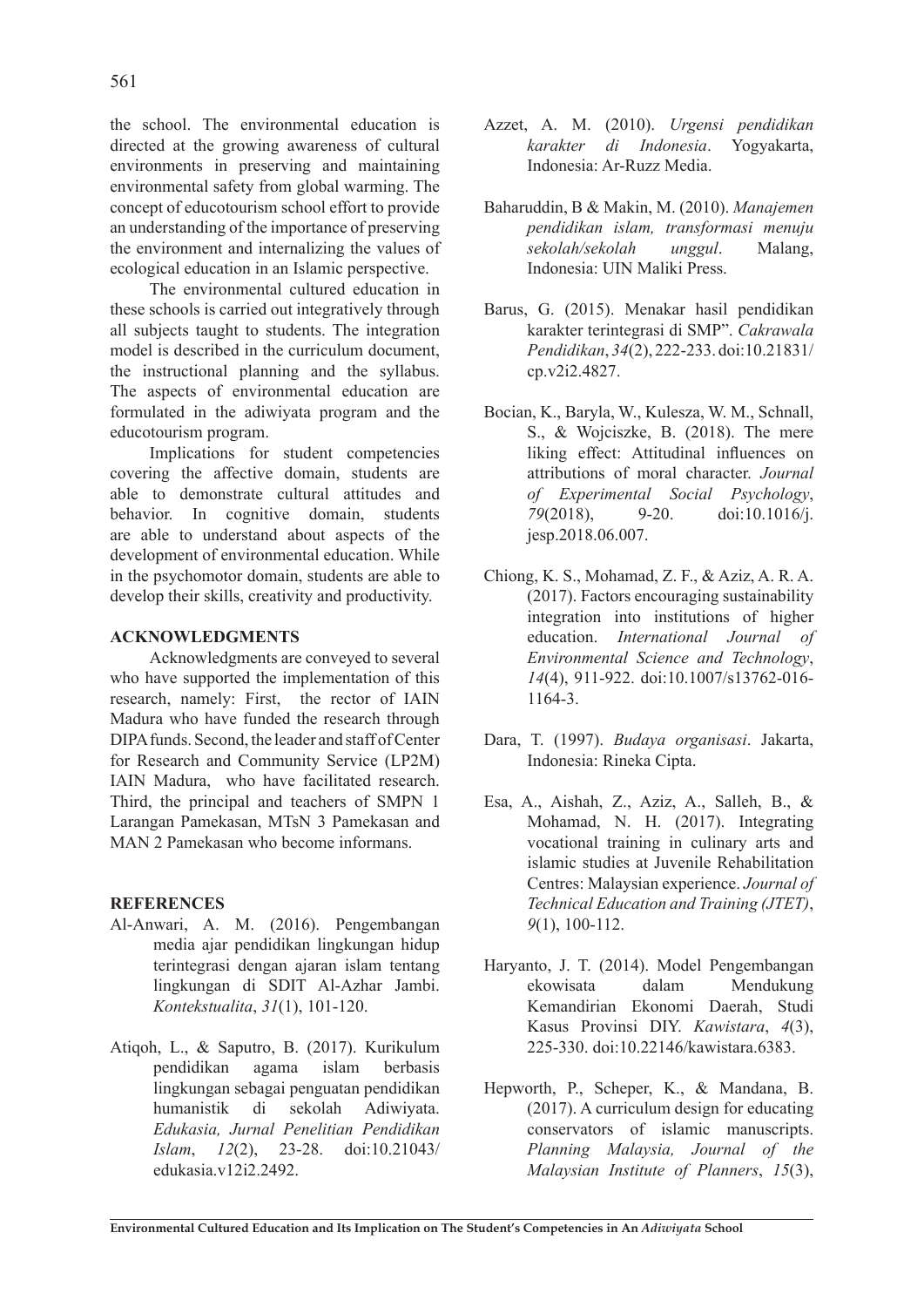115-122. doi:10.21837/pmjournal.v15. i3.302.

- Hernandes, R. V., Alcántara, L., & Limón, D. (2017). *The complexity of environmental education: Teaching ideas and strategies from teachers*. *237*(2017), 968-974. doi:10.1016/j.sbspro.2017.02.137.
- Herppich, S., Praetorius, A-K., **Förster**, N., Glogger-Frey, I., Karst, K., Leutner, D., … **Südkamp**, A. (2017). Teachers' assessment competence: Integrating knowledge, process, and product oriented approaches into a competence oriented conceptual model. *Teaching and Teacher Education*, *XXX*(2017), 1-13. doi:10.1016/j.tate.2017.12.001.
- Irianto, Y. B. (2011). *Kebijakan pembaruan pendidikan, konsep, teori dan model*. Jakarta, Indonesia: Rajawali Pers.
- Kadir, A. & Asrohah, H. (2014). *Pembelajaran tematik*. Jakarta, Indonesia: Rajawali Pers.
- Kertajaya, H. (2010). *Grow with character: The model marketing*. Jakarta, Indonesia: Gramedia Pustaka Utama.
- Khairunnisa & Salamah. (2018). Learning model development based on environmental education using wetland at islamic elementary schools in Banjarmasin. *Edusains*, *10*(1), 22-30. doi:10.15408/ es.v10i1.7217.
- Kulsum, U. (2011). *Implementasi pendidikan karakter berbasis PAIKEM (Sebuah paradigma baru pendidikan di Indonesia)*. Surabaya, Indonesia: Gena Pratama Pustaka.
- Maghfur, M. (2010). Pendidikan lingkungan hidup dan masa depan ekologi manusia. *Jurnal Forum Tarbiyah*, *8*(1), 57-71.
- Mahat, H., Hashim, M., Saleh, Y., Nayan, N., & Norkhaidi, S. B. (2019). Competencies for form six Geography Teachers in reaching the Malaysian education quality

standards. *Cakrawala Pendidikan*, *38*(2), 243-258. doi:10.21831/cp.v38i2.23228.

- Marno, & Supriyatno, T. (2008). *Manajemen dan kemimpinan pendidikan islam*. Bandung, Indonesia: Refika Aditama.
- Maryuningsih, Y. (2012). Pembelajaran pendidikan lingkungan hidup dengan Problem Based Learning (PBL) dapat menumbuhkan kemampuan kerja ilmiah pada siswa sekolah Adiwiyata. *Jurnal Scientiae Educatia*, *1*(1), 40-59. doi:10.24235/sc.educatia.v1i1.466.
- Moghabghab, R., Tong, A., Hallaran, A., & Anderson, J. (2018). The difference between competency and competence: A regulatory perspective. *Journal of Nursing Regulation*, *9*(2), 54-59. doi:10.1016/ S2155-8256(18)30118-2.
- Muhaimin, M. (2009a). *Pengembangan kurikulum pendidikan agama islam di sekolah, sekolah, dan perguruan tinggi*. Jakarta, Indonesia: RajaGrafindo Persada.
- Muhaimin, M. (2009b). *Rekonstruksi pendidikan islam dari paradigma pengembangan, manajemen kelembagaan, kurikulum hingga strategi pembelajaran*. Jakarta, Indonesia: Raja Grafindo Persada.
- Mulyadi. (2010). *Kepemimpinan kepala sekolah dalam mengembangkan budaya mutu*. Malang, Indonesia: UIN Maliki Press.
- Munir, A. (2010). *Pendidikan karakter, membangun karakter anak sejak dari rumah*. Yogyakarta, Indonesia: Pedagogia.
- Munthe, B. (2014). *Desain pembelajaran*. Yogyakarta, Indonesia: Pustaka Insan Madani & Center for Teaching Staff Development.
- Murdiono, M., Miftahuddin, M., & Kuncorowati, P. W. (2017). The education of the national character of pancasila in secondary school based on pesantren. *Cakrawala Pendidikan*, *36*(3), 423-434. doi:10.21831/cp.v36i3.15399.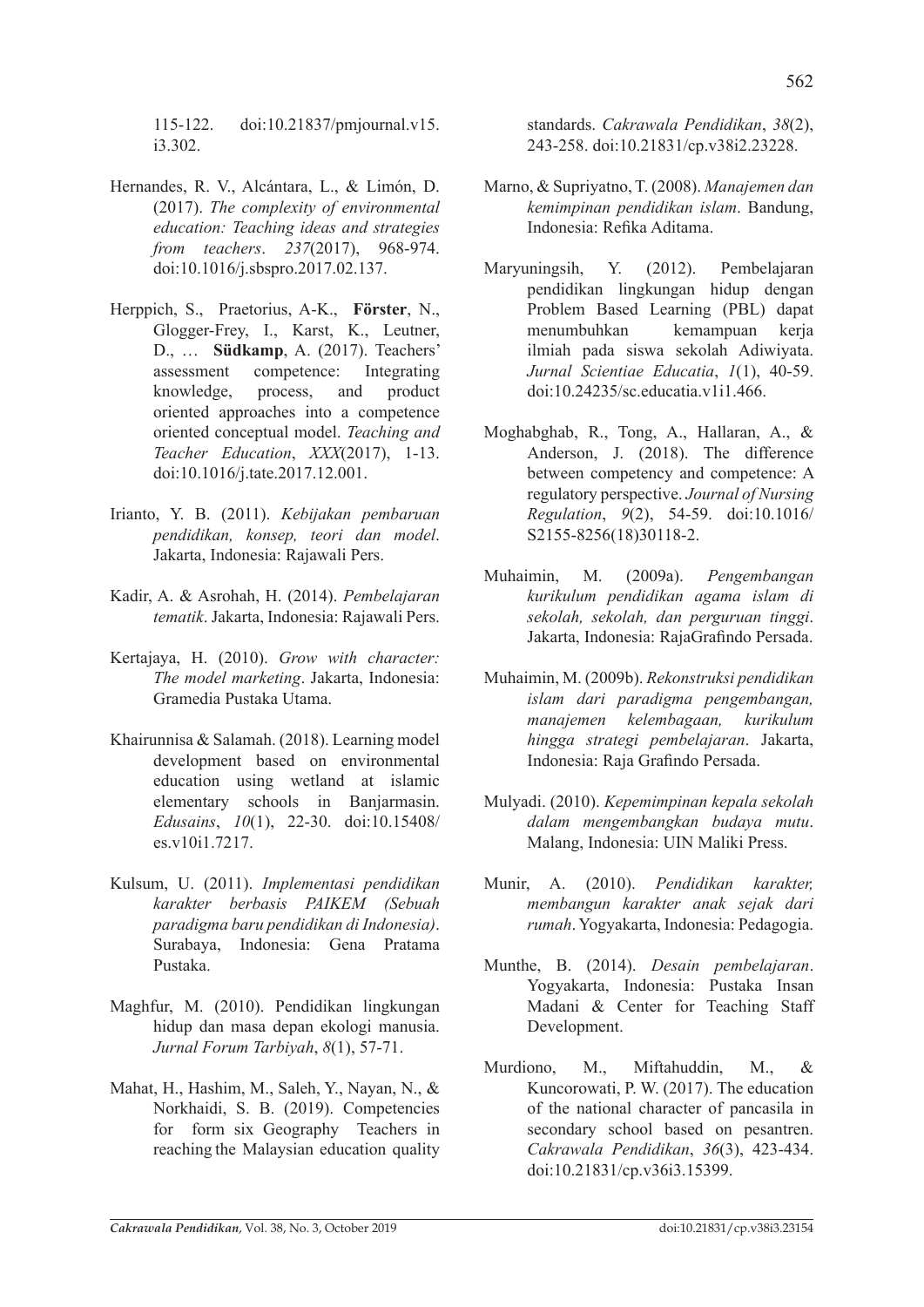- Nurgiyantoro, B. & Efendi, A. (2013). Prioritas penentuan nilai pendidikan karakter dalam pembelajaran sastra remaja. *Cakrawala Pendidikan*, *32*(3), 382-393. doi:10.21831/cp.v3i3.1626.
- Ors, F. (2012). *Environmental education and the role of media in environmental education in turkey*, *46*(2012), 1339-1342. doi:10.1016/j.sbspro.2012.05.298.
- Otto, S., & Pensini, P. (2017). Nature-based environmental education of children: Environmental knowledge and connectedness to nature, together, are related to ecological behaviour. *Global Environmental Change*, *47*(2017), 88-94. doi:10.1016/j.gloenvcha.2017.09.009.
- Pramudianto, A. (2014). *Hukum perjanjian lingkungan hidup internasional, implementasi hukum perjanjian internasional bidang lingkungan hidup di Indonesia*. Malang, Indonesia: Setara Press.
- Qoyyimah, U. (2018). Policy implementation within the frame of school-based curriculum: a comparison of public school and islamic private school teachers in East Java, Indonesia. *Compare: A Journal of Comparative and International Education*, *48*(4), 571-589. doi:10.1080/0 3057925.2017.1334536.
- Rochmat, S. (2018). Transformative education as a dialectic of Indonesian culture and modern culture. *Cakrawala Pendidikan*, *37*(3), 366-377. doi:10.21831/ cp.v38i3.21513.
- Rusman, R. (2011). *Model-model pembelajaran, mengembangkan profesionalisme guru*. Jakarta, Indonesia: Rajawali Perss.
- Saragih, A. (2016, April 13). Alam, pembangunan dan keserakahan. *Jawa Pos*.
- Shiva, V. (2005). *Perspektif sosial dan ekologi keragaman hayati*. Jakarta, Indonesia: Konphanlindo.
- Soemarwoto, O. (2005). *Menyinergikan pembangunan dan lingkungan, telaah kritis begawan lingkungan*. Yogyakarta, Indonesia: PD. Anindya.
- Srbinovski, M., Ismaili, M., & Zenki, V. (2014). *Didactic preconditions for environmental education in the macedonian secondary schools*. *116*(2014), 88-94. doi:10.1016/j. sbspro.2014.01.173.
- Sujarwo, Mulyadi, & Tohani, E. (2015). Model pendidikan sadar lingkungan masyarakat korban erupsi merapi berbasis potensi lokal. *Cakrawala Pendidikan*, *34*(1), 12- 23. doi:10.21831/cp.v1i1.4172.
- Sujarwo, Samsi, I., & Wibawa, L. (2018). The implementation of study tour learning model to nurture environmental care behavior. *Cakrawala Pendidikan*, *37*(1), 119-126. doi:10.21831/cp.v37i1.18784.
- Sukaningtyas, D., Satori, D., & Sa'ud, U. S. (2017). Pengembangan kapasitas manajemen sekolah dalam membangun pemahaman visi dan misi. *Cakrawala Pendidikan*, *36*(2), 257–266. doi:10.21831/cp.v36i2.11844.
- Susilo, R. K. D. (2012). *Sosiologi lingkungan dan sumber daya alam*. Yogyakarta, Indonesia: Ar-Ruzz Media.
- Sya'ban, M. B. A. (2018). Tinjauan mata pelajaran IPS SMP pada penerapan pendidikan lingkungan hidup untuk peduli akan tanggung jawab lingkungan. *Jurnal Geografi Edukasi Dan Lingkungan*, *1*(2), 86-98.
- Syahrin, A., Dawud, H. S., & Priyatni, E. T. (2019). Creative thinking patterns in student's scientific works. *Eurasian Journal of Educational Research*, *19*(81), 1-16. doi:10.14689/ejer.2019.81.2.
- Syarif, Z. (2016). Pendidikan profetik dalam membentuk bangsa religius. *Tadris: Jurnal Pendidikan Islam, 9*(1), 1-16. doi:10.19105/jpi.v9i1.397.